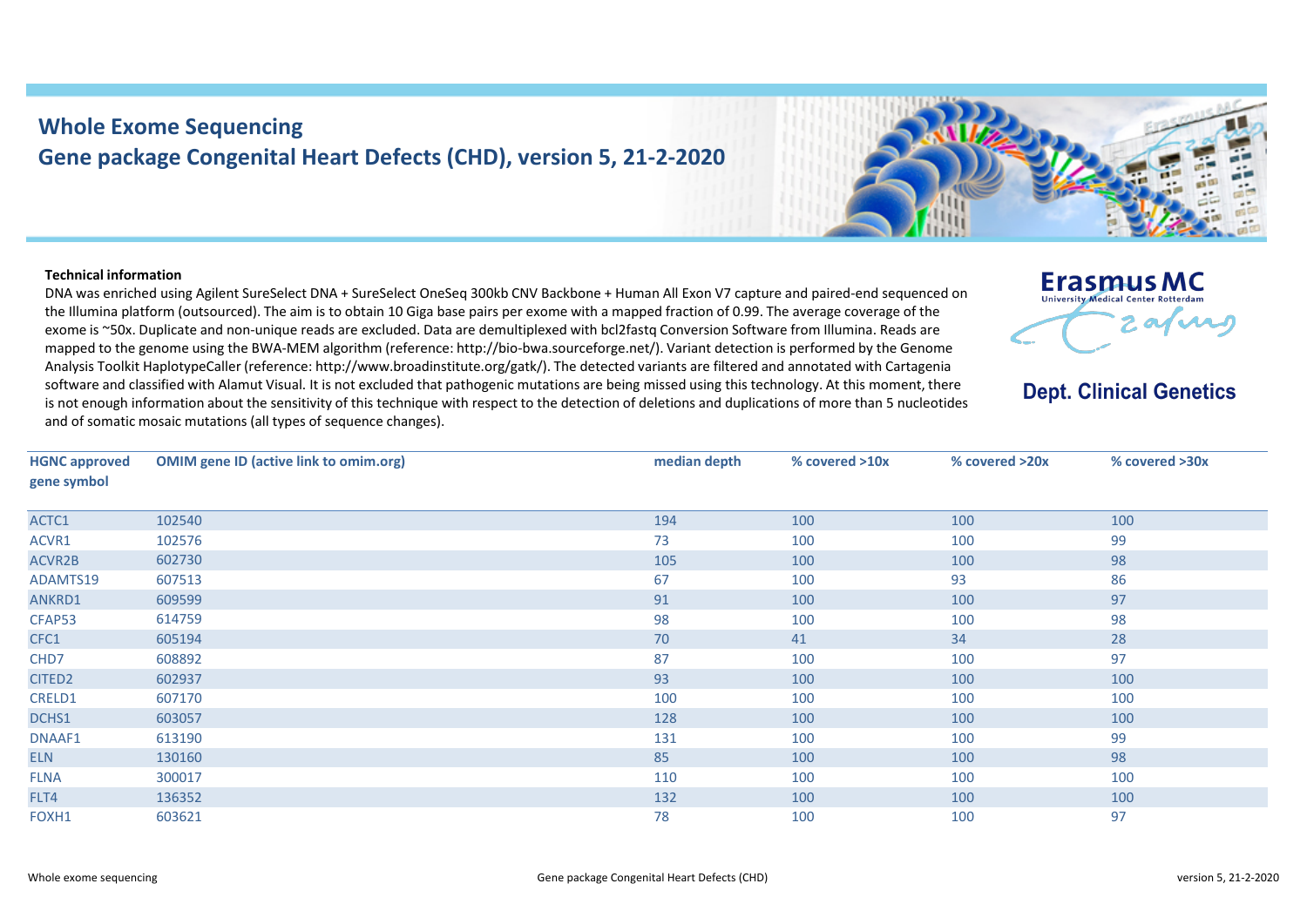| <b>HGNC approved</b><br>gene symbol | <b>OMIM gene ID (active link to omim.org)</b> | median depth | % covered >10x | % covered >20x | % covered >30x |
|-------------------------------------|-----------------------------------------------|--------------|----------------|----------------|----------------|
| GATA4                               | 600576                                        | 81           | 100            | 87             | 80             |
| GATA5                               | 611496                                        | 78           | 100            | 99             | 95             |
| GATA6                               | 601656                                        | 128          | 100            | 95             | 91             |
| GDF1                                | 602880                                        | 69           | 100            | 93             | 81             |
| GJA1                                | 121014                                        | 101          | 100            | 100            | 100            |
| HAND1                               | 602406                                        | 146          | 100            | 100            | 98             |
| HAND <sub>2</sub>                   | 602407                                        | 99           | 100            | 100            | 100            |
| HEY2                                | 604674                                        | 160          | 100            | 99             | 96             |
| IRX4                                | 606199                                        | 149          | 98             | 96             | 96             |
| JAG1                                | 601920                                        | 96           | 100            | 100            | 96             |
| LEFTY2                              | 601877                                        | 144          | 100            | 100            | 99             |
| MATR3                               | 164015                                        | 63           | 100            | 100            | 95             |
| MED13L                              | 608771                                        | 73           | 100            | 100            | 97             |
| MMP21                               | 608416                                        | 81           | 100            | 96             | 88             |
| <b>MYH11</b>                        | 160745                                        | 136          | 100            | 100            | 99             |
| MYH <sub>6</sub>                    | 160710                                        | 145          | 100            | 99             | 98             |
| MYH7                                | 160760                                        | 176          | 100            | 100            | 100            |
| <b>MYOCD</b>                        | 606127                                        | 121          | 100            | 100            | 100            |
| <b>NKX2-5</b>                       | 600584                                        | 101          | 100            | 100            | 97             |
| <b>NKX2-6</b>                       | 611770                                        | 145          | 100            | 100            | 100            |
| <b>NODAL</b>                        | 601265                                        | 119          | 100            | 100            | 100            |
| NOTCH1                              | 190198                                        | 117          | 100            | 99             | 98             |
| NOTCH <sub>2</sub>                  | 600275                                        | 98           | 100            | 99             | 98             |
| NR2F2                               | 107773                                        | 232          | 100            | 100            | 100            |
| PKD1L1                              | 609721                                        | 69           | 100            | 98             | 91             |
| PRDM6                               | 616982                                        | 85           | 100            | 100            | 98             |
| PTPN11                              | 176876                                        | 77           | 100            | 99             | 90             |
| ROBO1                               | 602430                                        | 102          | 100            | 100            | 98             |
| ROBO4                               | 607528                                        | 91           | 100            | 100            | 98             |
| SMAD <sub>2</sub>                   | 601366                                        | 69           | 100            | 100            | 97             |
| SMAD6                               | 602931                                        | 165          | 100            | 97             | 87             |
| SMO                                 | 601500                                        | 124          | 100            | 100            | 100            |
| SOS1                                | 182530                                        | $71\,$       | 100            | 100            | 95             |
| TAB <sub>2</sub>                    | 605101                                        | 76           | 100            | 100            | 99             |
| TBX1                                | 602054                                        | 94           | 94             | 85             | 80             |